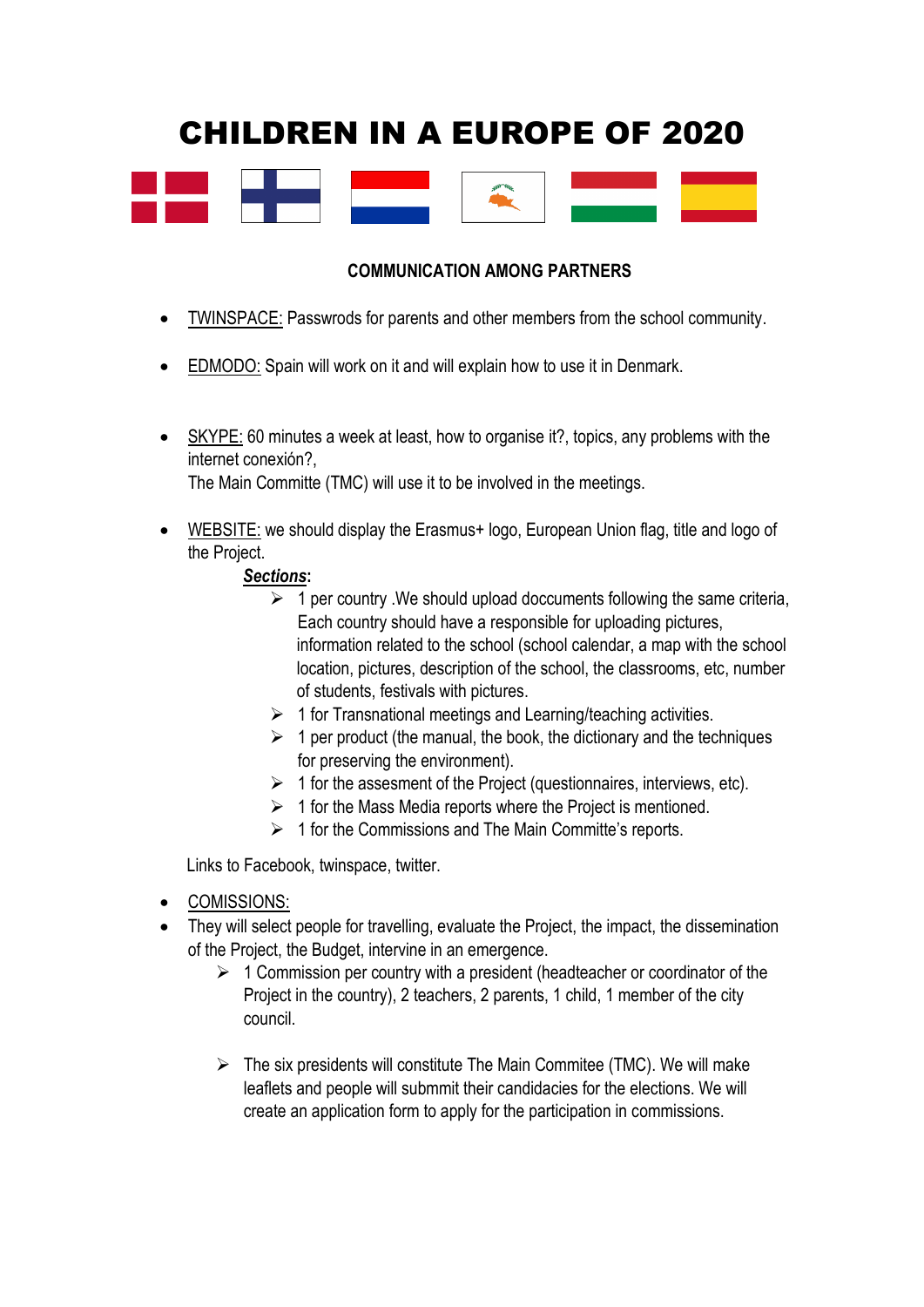They will select teachers for transnational meetings according to the following criteria: D Communicative competence in the foreign language.

**I** Participation in the project.

**I** Experience in European projects.

Il Time availability

They will select children for the Learning/teaching activities according to the following criteria:

If There will be a diversity of children that will include children from disadvantaged backgrounds.

II Motivation.

**I** Participation in the project.

**I** Participation in etwinning.

I Improving their marks before the Learning/Teaching activities.

TMC will control the Budget of the Project. They will report an inform after transnational meetings and learning/teaching activities. It will be published in the website, twinspace, diary, etc.

# **TASKS AND RESPONSIBILITIES**

SPAIN

- $\triangleright$  Coordination of the Project
- $\triangleright$  Supporting the host country in the organisation of learning/teaching activities and meetings.
- $\triangleright$  Introducing the use of Edmodo and coordinating the use of it.
- *Methods of learning and teaching languages: responsable for collecting information about this topic, elaborate the final document and spread it out.*
- *Collecting information about Europass and Youthpass.*



- *Technologies to preserve the environment: responsable for collecting information about this topic, elaborate the final document and spread it out. Power point presentation.*
- $\triangleright$  Coordinating our twinspace: they will organise it, divide it into different sections to upload materials following the same criteria, and control the selection of topics.



- $\triangleright$  Developing of the website and coordinate the use of ITC, supporting Holland with our twinspace, Hungary with the diary of the Project and Spain with use of Edmodo.
- $\triangleright$  Creating different sections in the website
- $\triangleright$  Control and organise the use of Skype.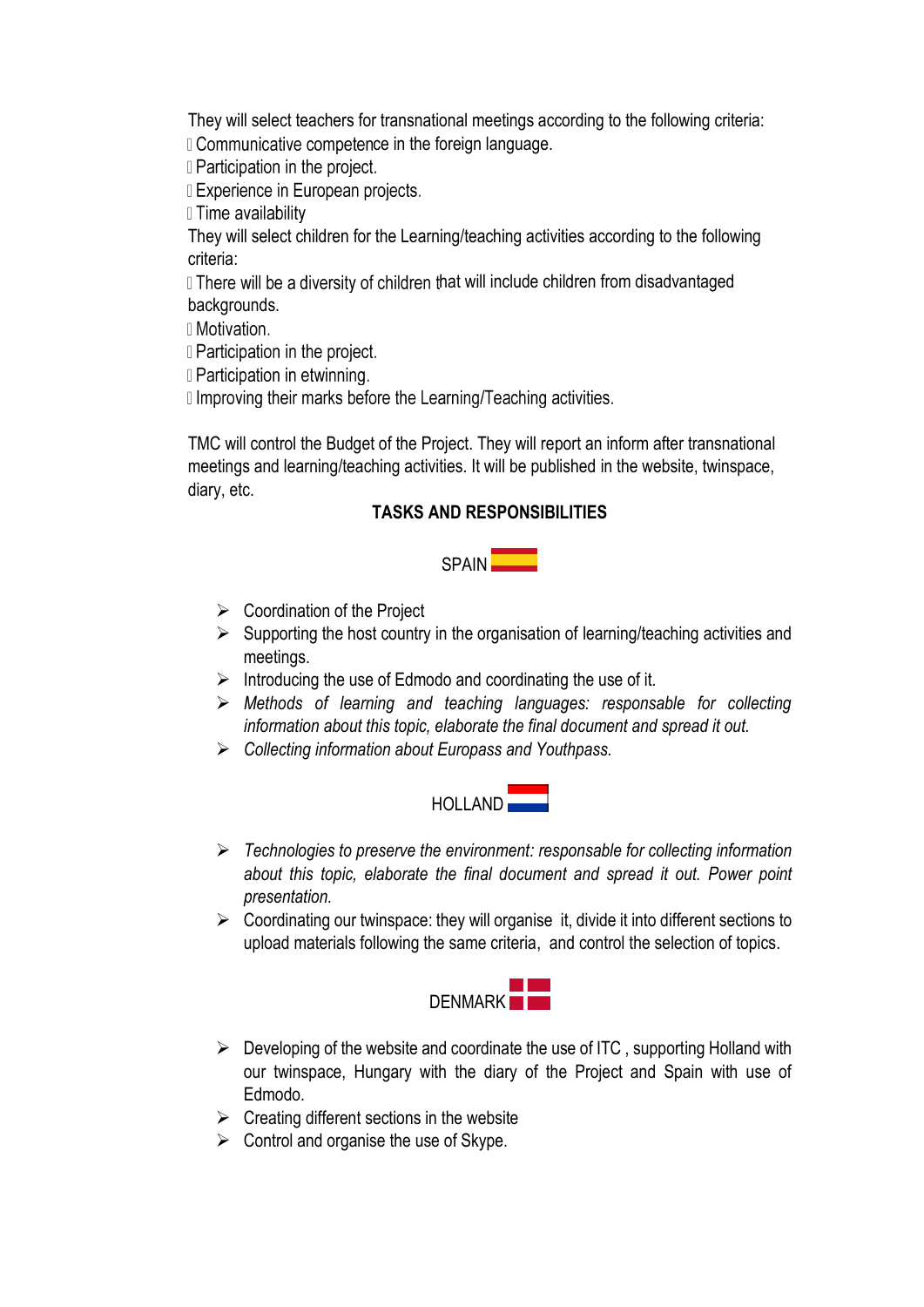

- $\triangleright$  Elaboration of materials to evaluate the Project, questionnaires, working on the impact of the Project, and spreading them out.
- $\triangleright$  Creation of the leaflet to spread the Project out.



- $\triangleright$  Supporting Holland with the management of our twinspace, using their experience in a previous Project recently.
- $\triangleright$  Publishing news and controlling the diary of the Project (The diary is a section in etwinning to inform the others). It should be regularly.
- *Basic functions in our mother tongues: responsable for collecting information about this topic, elaborating the final document and spread it out.*



- *Book with fairy tales: responsable for collecting information about this topic, elaborate the final document and spread it out.*
- $\triangleright$  Organising the celebration of the Poetry day and World Book Day, other ideas.
- $\triangleright$  Creating forms to constitute the Commissions in each school.

#### **TRANSNATIONAL MEETINGS**

- $\triangleright$  The host partner will provide information to the rest of partners about transport, maps, etc. During the previous Project, the host partner organised everything (accomodation for teachers, transport to school for the meetings, meals, etc). It worked really well and we should consider to do the same. We must take into account that learning/teaching activities which include children are more difficult. Spain and Holland have previous experience and we will help Hungary with it.
- $\triangleright$  The host partner will send the final agenda at least a week before (the most important details) and the guest partners will tell the host about the number of teachers / students travelling there with enough time to prepare it. We must take into account that during learning/ teaching activities we must spare boys and girls to distribute them into different rooms.
- $\triangleright$  The guest partners will send the required information by the host with enough time to organise it and they will send the host partner all details about their flights (airport, number of flight and Schedule) in order to manage it properly. The host partner will give the others information to get the hotel/ pick the others up at the airport (teachers' cars, a bus, etc).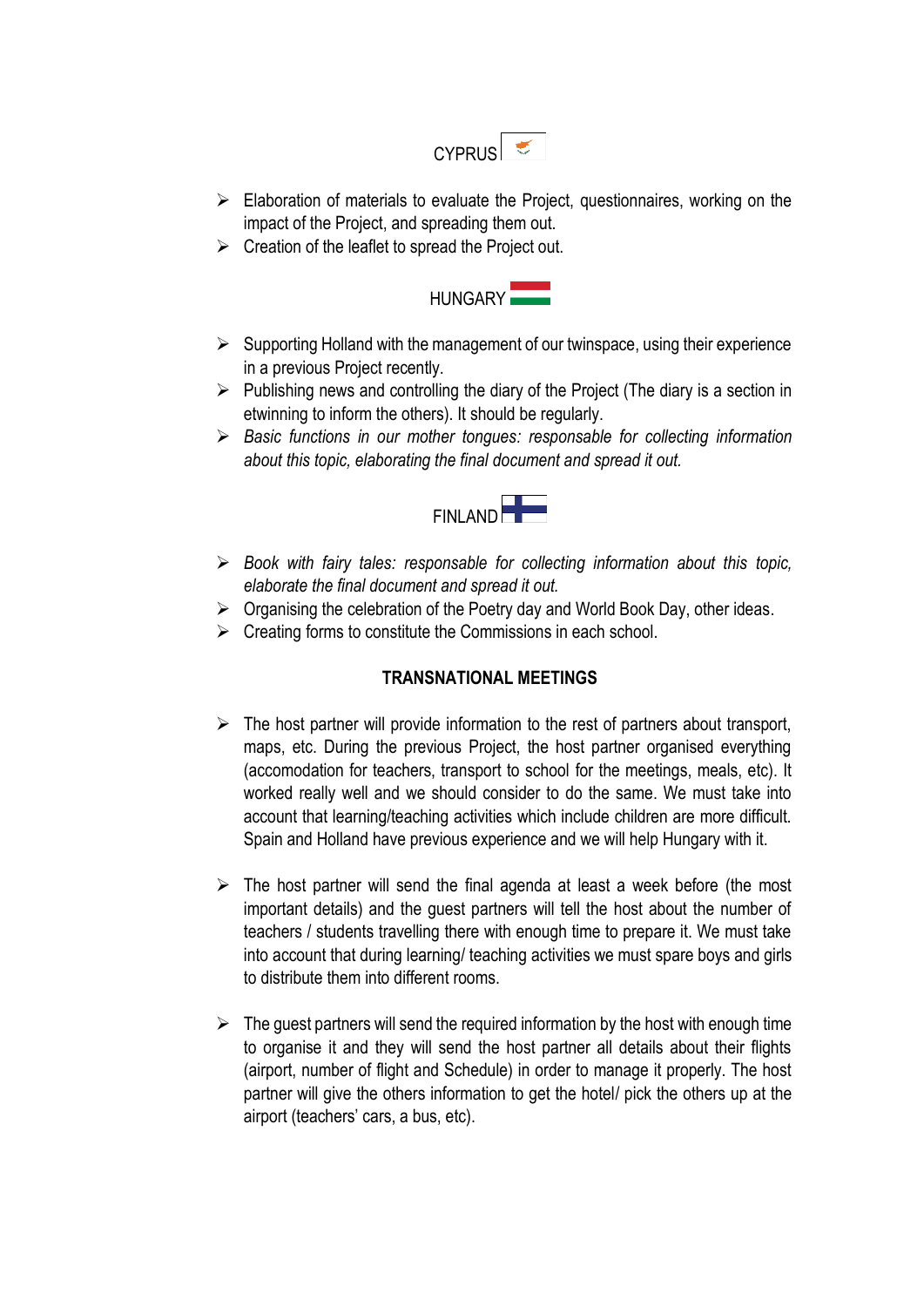- $\triangleright$  Each partner will pay its bills during the staying, and the host country will inform the others about the expenses (hotel, meals, transport, etc) in advance (if possible)
- *1. DENMARK (EARLY OCTOBER 2015)*
- *Website*
- *Edmodo*
- *Twinspace*
- *Skype*
- *Logo of the Project:* A contest per country in which we will pick out 5 pictures, so in the first meeting in Denmark we will have 30 pictures. We will vote and we will choose one of the pictures as the logo of the Project. Pictures could be drawn by every children at school.
- Learning about the Dannish way of teaching and learning languages. (We should know that our Dannish colleagues haven't had enough time to prepare it) We will take notes, pictures in the classroom and we will start to work on our manual. It should include something of each country, so that's the reason because we must do something about it in the firs meeting in Denmark..

# CREATIVE SUBJECTS TO LEARN AND TEACH LANGUAGES

- Ideas for the rest of topics. Coordinators will talk about several ideas (The country in charge of the topic should coordinate it) We will help them in order to do our best with all topics and we will give more ideas. All topics will be ready in the end of the Project, not before, so that we can complete and enrich them during two years. I think it will be very good for everybody involved in the project.
- Presentation of every school in order to know each others better.
- Leaflets to spread the Project out. They should include objectives, products, logo, activities, pictures of the commissions. Cyprus is in charge of it, but we will collect more ideas there in Denmark
- Set up dates for next meetings.
- Exchanging emails, mobile phone numbers, school calendars, etc. Spain will make a model to fill in with all parners' details.
- Forms to constitute the Commissions in each school. We will distribute forms with the leaflets to be filled in with personal information and the reasons because they want to be part of the Commissions. We will include the school address, telephone number, email address, the deadline to send candidacies and the date for elections. All people from the school community will be able to vote for a teacher, a student and a member of the city council. Finland is in charge of it.
- Ideas for the Learning and teaching activities. Children will participate in several classrooms in the host country.
- Ideas for next meetings. How are we going to work on the different topics? I think we should focus on the manual in every country and, how can we work on the others?
- Ideas for the products. How are we going to develop them?
	- MANUAL WITH DIFFERENT WAYS OF TEACHING AND LEARNING LANGUAGES. Spain (CLIL, eco-school), Holland (rural school, good at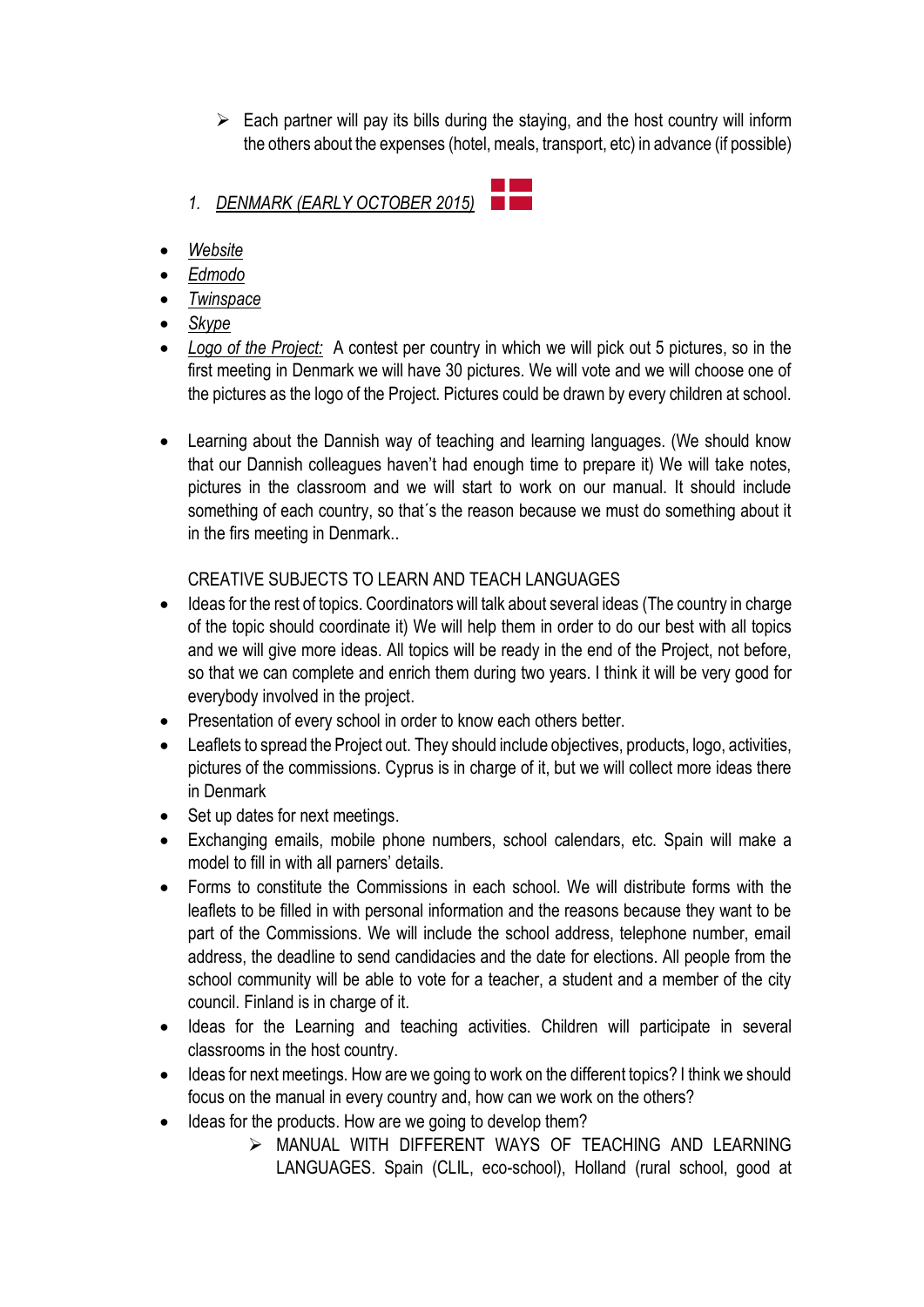technologies), Denmark (ITC, creative subjects), Cyprus (filagnanosia), Hungary (tolerance, empathy open-mindness, creativity, drama positive atmosphere), Finland (modern school, art skill subjects, literature)

 DICTIONARY WITH BASIC FUNCTIONS IN EVERY LANGUAGE INVOLVED.

Collecting vocabulary, basic functions and sociocultural aspects in all mother tongues involved in the Project. Recordings with the participation of the whole community. Teams with children from the six countries.

- $\triangleright$  TECHNIQUES TO PRESERVE THE ENVIRONMENT. Power point presentation. Teams from the six countries. Different techniques to preserve the environment. Guide with measures and advices taken in the different countries. Créate murals to display in the schools
- $\triangleright$  BOOK WITH FAIRY TALES. Perhaps different versions for the same fairy tales in each country. Collecting and wirting the stories. Pictures made by the youngest and children with special needs. Interactive book, all members from the communities involved will read and record a story
- $\mathcal{L}$ *2. CYPRUS (EARLY FEBRUARY 2016)*
- *3. HUNGARY (EARLY MAY 2016) Learning / teaching activity (CHILDREN)*
- *4. FINLAND (EARLY OCTOBER 2016)*
- *5. HOLLAND (EARLY FEBRUARY 2017) Learning / teaching activity (CHILDREN)*
- *6. SPAIN (EARLY MAY 2017) Learning / teaching activity (CHILDREN)*

# **OBJECTIVES**

Some of the main objectives of this project are:

• To reduce the disparity in learning outcomes affecting students from disadvantaged backgrounds or with fewer opportunities.

• To support schools to tackle early school leaving (ESL) and disadvantage as well as to address all students from the lowest to the highest end of academic spectrum.

• To reduce the school dropout rates in early ages and integrate students from disadvantaged backgrounds.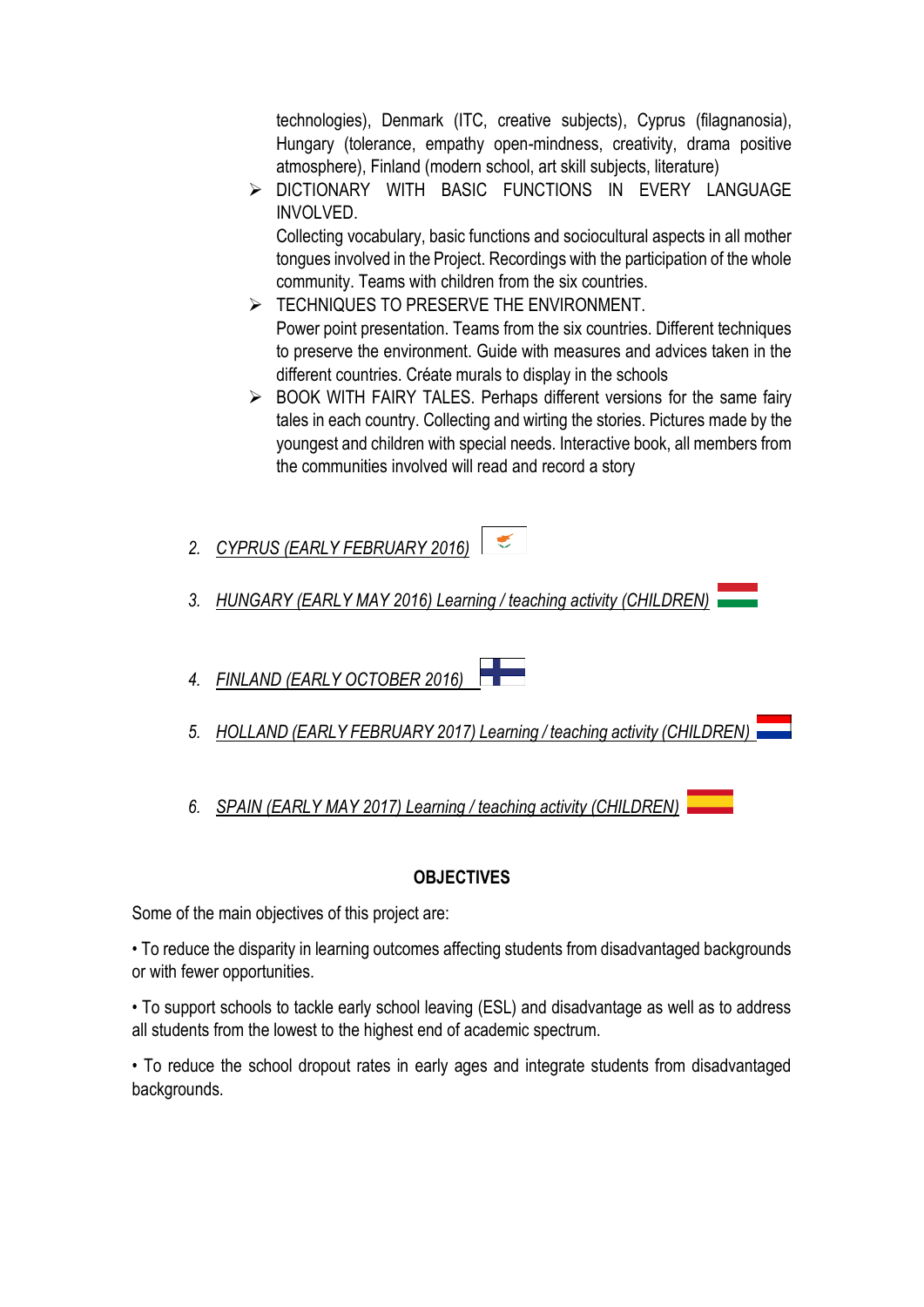# **PREPARATION TO WORK ON THE PROJECT**

- Looking for information about the other partners and making murals in group of children. We will include flags, sociocultural aspects, economy, habits, weather and other details.
- Introducing each others. Filling a sheet including pictures about them and their families, their age, likes and dislikes, favourite sports, etc.
- Inform the local and educational authorities about the Project.

# **ASSESMENT**

- Questionnaires for teachers, parents, students to know if we have improved the teaching and learning of languages, the quality of education, expectations about their school life or Jobs at the begginning and at the end of the project
- Graphs with the marks at different stages of the Project including the student's marks in the learning of languages at different stages.
- Quizzes on etwinning to realice if we have promoted the linguistic diversity and intercultural awareness.
- Assessment of the number and the accuracy of messages in etwinning, edmodo, etc.
- Questionnaires to other schools, at least 5 per country to know what they think about our products at different stages
- Graphs with our students' school drop out rates at the beginning, in the middle and at the end of the Project, and during their school life.
- Children evaluate themselves the group work such as, balanced participation, agreements, turns of speech, solution of problems, distribution of tasks,
- Analysing the use of etwinning, edmodo and Skype (number of members, etc).
- Assesment of mobilities ( accomodation, organization of the host school, activities, etc)
- Evaluation of the impact of the Project, collecting mass media where the Project is mentioned, interviews to people (teachers, children, parents, a member of the city Council, the education inspector, ora n advisor of the Teaching Training Center), etc. Number of visits to the website, number of members in etwinning, edmodo,etc.
- Assesment of the dissemination of the Project.

# *Cyprus is responsable for developing all these documents. They will receive all partners' support since there are lots of things to do.*

EUROPASS, YOUTHPASS and Educational authorities in each country will certified the outcomes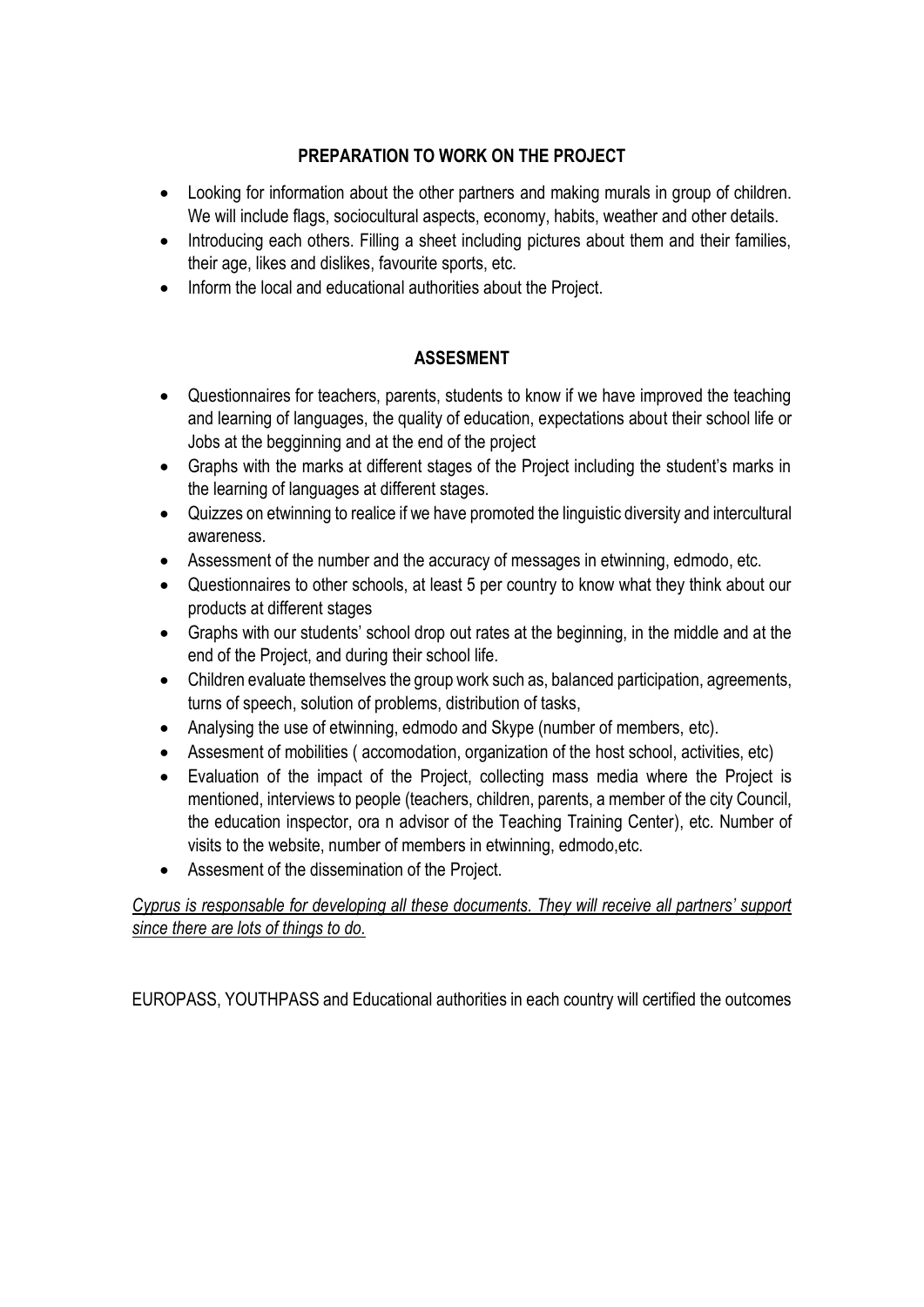# **DISSEMINATION OF THE PROJECT**

- Leaflets and spreading them out. Including objectives, products, logo, activities, pictures of the commissions,
- Asking other schools (at least 5 schools per country, to know opinions about our products at every stage)
- Sending our products to the Teaching Training Center (they could use it in different sessions to train other teachers, above all our manual with different ways of teaching and learning languages), (The Commissions will be reponsible to do it)
- The educational inspection service will be informed and will receive the leaflet of the Project. We will also send the service the reports published by The Commissions and The Main Committee.
- Our resources should be downloadable by anyone from our website, twinspace, etc.
- Sending our dictionary to local tourist offices. (The Commissions will be reponsible to do it)
- Sending a copy of our book with fairy tales to our local libraries. (The Commissions will be reponsible to do it)
- Sending our Power–point with technologies for preserving the environment to the Ecoschool European network, to the ECOMS and to the UNESCO. (The Spanish Commission will be reponsible to do it)
- We should refresh the section related to our country frequently, each country should have a responsible for it.
- We should have a corner in each school to display information about the Project. The reponsible will be the president of each commission, who will be helped by several assistants (children and other teachers).
- The diary of the Project. Hungary will publish news about the Project. We will link these news to Facebook, twitter, etc.

# **SUSTAINABILITY**

- We will keep the website of the project running for at least 5 years after the project is finished and we will apply to keep our twinspace running too. The six schools will pay the expenses of the website since it won't be very expensive and we won't have any problem to do it.
- Children will communicate each other through our twinspace or Edmodo frequently after the project is finished. They will talk about different topics related to their interests monthly. Teachers will keep in touch to coordinate children's activities through Skype.
- We will include our innovative manual with all our ways of learning and teaching languages in our schools curriculums. Some of the innovations included in it will be put into practice in other schools since we will send it to our Teaching Training Center.